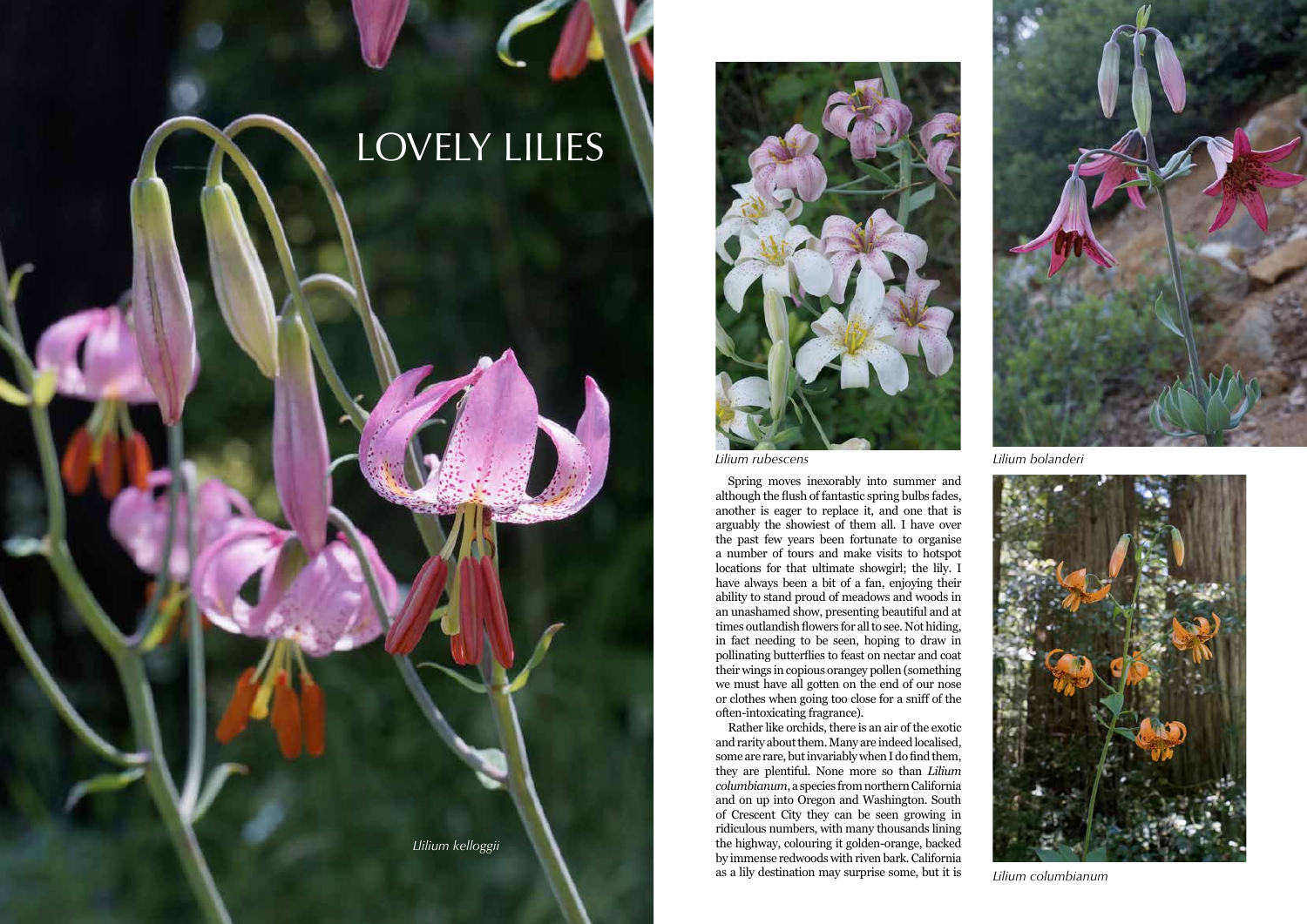one of the premier places to see a wide variety of lilies (with around twenty taxa, depending on where one draws taxonomic lines). I'll be there this July and can't wait. *Lilium* in California occupy an array of niches, with beautiful species such as cherryred *L. bolanderi* preferring inhospitable rocky serpentine scrub. This is a favourite of mine and in one location it shares its home other stunners such as L. rubescens, whose white flower age gently to dark pink, tall *L. washingtonianum* (which does much the same) and the lovely *L. kelloggii*. The latter is abundant along some roadsides, passed unseen by California's always on the move traffic. Serpentine seeps and bogs are home to various forms of *L. pardalinum*, which when at its best is a flamboyant cascade of fiery hues. It grows with interesting company too, sometimes in bogs with the fascinating *Darlingtonia californica* (California pitcher plant), the golden spikes of *Narthecium californicum* or *Cypripedium californica*, a gorgeous white-pouched slipper orchid (which alas flowers a month earlier). Various dazzling forms and subspecies of this widespread species can be readily found, their colours often enhanced by huge

pollinating swallowtail butterflies. California is an outstanding place to see lilies.

Climate wise, Mediterranean Europe (and the adjacent mountain areas) is much the same, and five times larger, but here *Lilium* has not speciated to such an exceptional degree. Certainly, there is a good selection of lilies, including *Lilium martagon*, perhaps the most widespread of all species, I've seen it in the Kazakh Altai as well as northern Greece, where it can also be seen as the sumptuous wine-red colour form *cattaniae*. The highlands along the Northern Macedonian border have thriving populations of lemon-peel L. af. albanicum that emerge from flowery meadows in late June-July, scarce *L. rhodopeaum* lurks in the beech woods of the wetter Rhodope Mountains and the more Mediterranean *L. chalcedonicum* fires up the woodland edge with sealing wax red on the limestone of Parnassos and other craggy massifs all the way south to the Peloponnese. At the same season in north-west Greece, it's normally possible to just catch the last crisp white flowers of *L. candidum*, the Madonnna lily. This plant has been spread across the region and



*Lilium pardalinum*



*Lilium* af. *albanicum*



*Lilium chalcedonicum*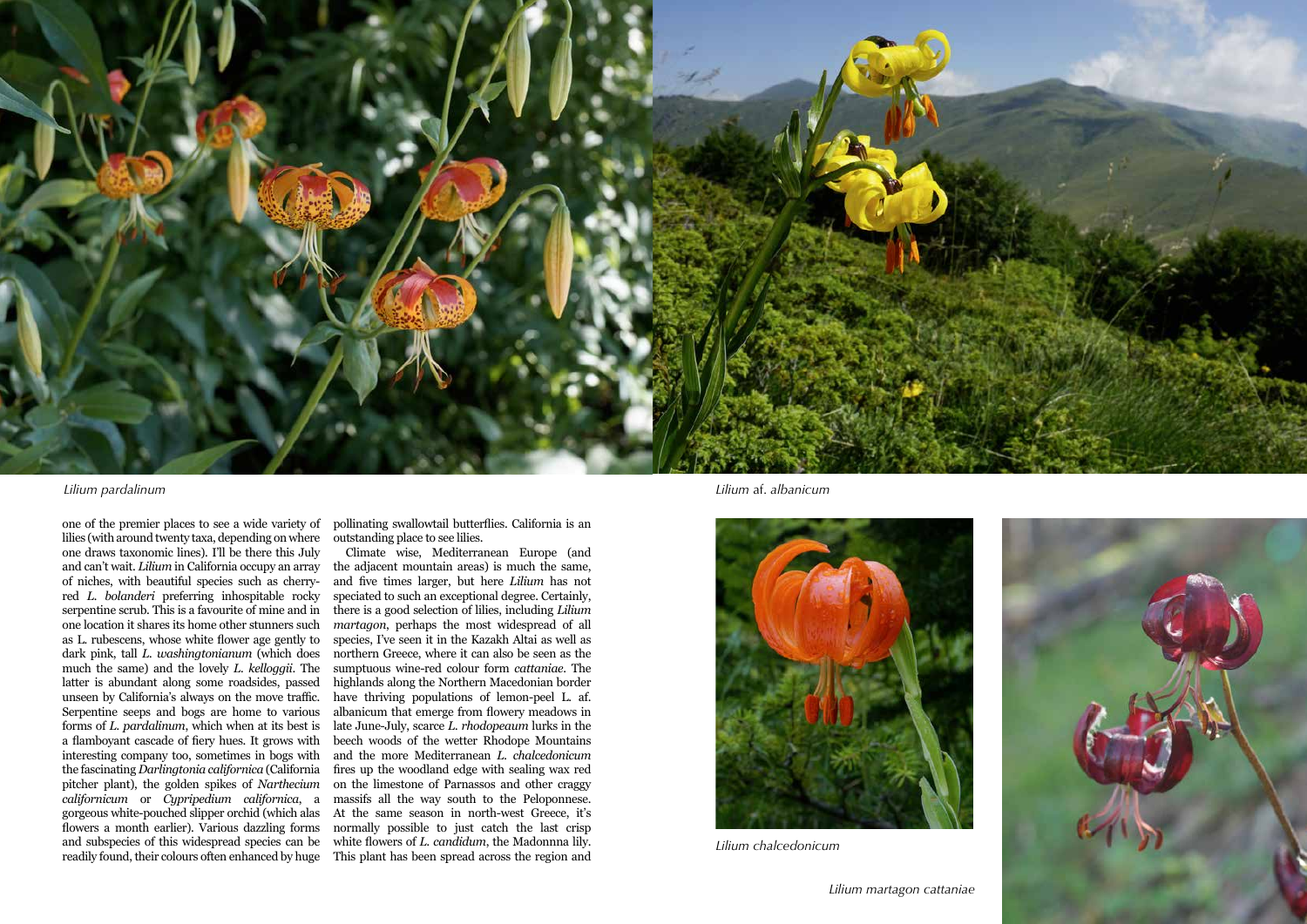appears in many a church yard and front garden from Greece to Spain, but is truly native to the limestone of Greece, the southern Balkans and south-west Turkey. Large quantities of seed used to be exported from the western Turkish city of Izmir (Smyrna) in the past. A smattering of other species can be found across Europe; *L. bulbiferum*, *L. pomponium* and *L. pyrenaicum*, but to match the richness of California one must head east and the lily heavyweights of China and Japan. The unique experience of Japan combines an emerald lushness I have seen in few other places, combined with a culinary awakening and the cultural richness of immaculate gardens and ornate temples of Kyoto. Teasing out the lilies takes a bit more effort at times when compared to the convenience of California. But it is in Japan we find botanical reserves dedicated to *Lilium rubellum*, where the meadows throng with thousands of soft pink scapes. A stiff hike onto Mount Asakusa will bring the 'real' wild plant, but bring plenty of food and water! The almost autumnal blends of *L. dauricum* are quite plentiful along roadsides in Hokkaido, similar L. maculatum a stunning orange gem on the islands near Tokyo where it shares it home with a giant. Nothing quite prepares one for the first meeting with *Lilium auratum*, a titan that can barely be believed to be truly wild and unadulterated by horticulture. And yet there they are hanging from steep rocky banks, bursting from dense coastal vegetation alongside wild hydrangeas or most remarkably, towering amongst islands of green in stark ash flows on the flanks of still active volcanoes. The flowers are huge, blazoned with golden stripes, speckled with candy spots, powerfully perfumed. It's as though everything about lilies was poured into one outrageous bloom. There are many other species in Japan,



*Lilium rubellum*



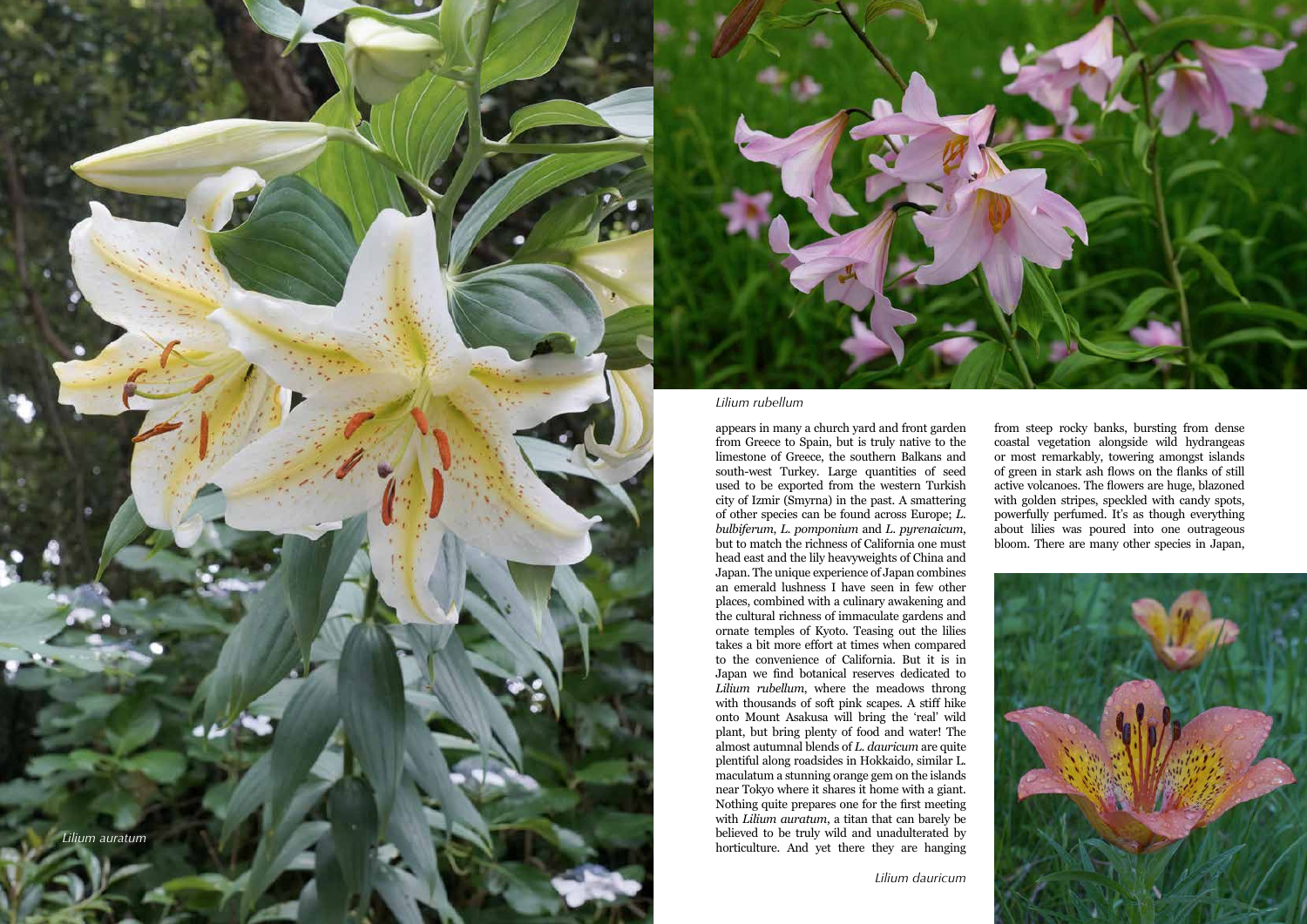

around thirty taxa, some rare and confined to more.

China boasts fifty-five species of lily, half of the world's total (embellished still further if one includes the gorgeous close-relatives; *Nomocharis* and giant *Cardiocrinum*). It's here there Ernest Wilson first encountered *Lilium regale* and subsequently introduced it into cultivation Some years back I travelled to his discovery location in the Min Valley in Sichuan hoping to find some had survived the intervening one hundred years and to my delight there were still thousands hanging from cliffs and rocks. Although it was a bit tricky to find accessible plants to photograph, it was heartening to know the plant still thrived in modern-day China.

individual islands. Across the water there are even can be found in high alpine turf such as *L. nanum* looking more fritillary than lily. Other tiny species and *L. euxanthum*, as well as the slightly weird *L. lophophorum* an abundant species in grasslands alongside *Incarvillea*, *Anemone* and *Iris*. Despite the vast distances between the two species, the intense scarlet of *L. pumilum* rather mimics the fiery *L. chalcedonicum* of Greece, probably in response to similar pollinators (butterflies certainly attend the latter and some of these specialise in red flowers,

I find this to be the most elegant of the Chinese trumpet lilies and I've yet to find any of the others in the same quantity as *L. regale*. The diversity of Chinese lilies is remarkable, everything from the towering giants, suffused and speckled L. bakerianum and the diminutive sombre bells in of *Lilium souliei* a little gem that pops up among dwarf rhododendron in high altitude moorlands,



*Lilium regale Lilium duchartriei*





*Lilium souliei*





*Lilium lophophorum*